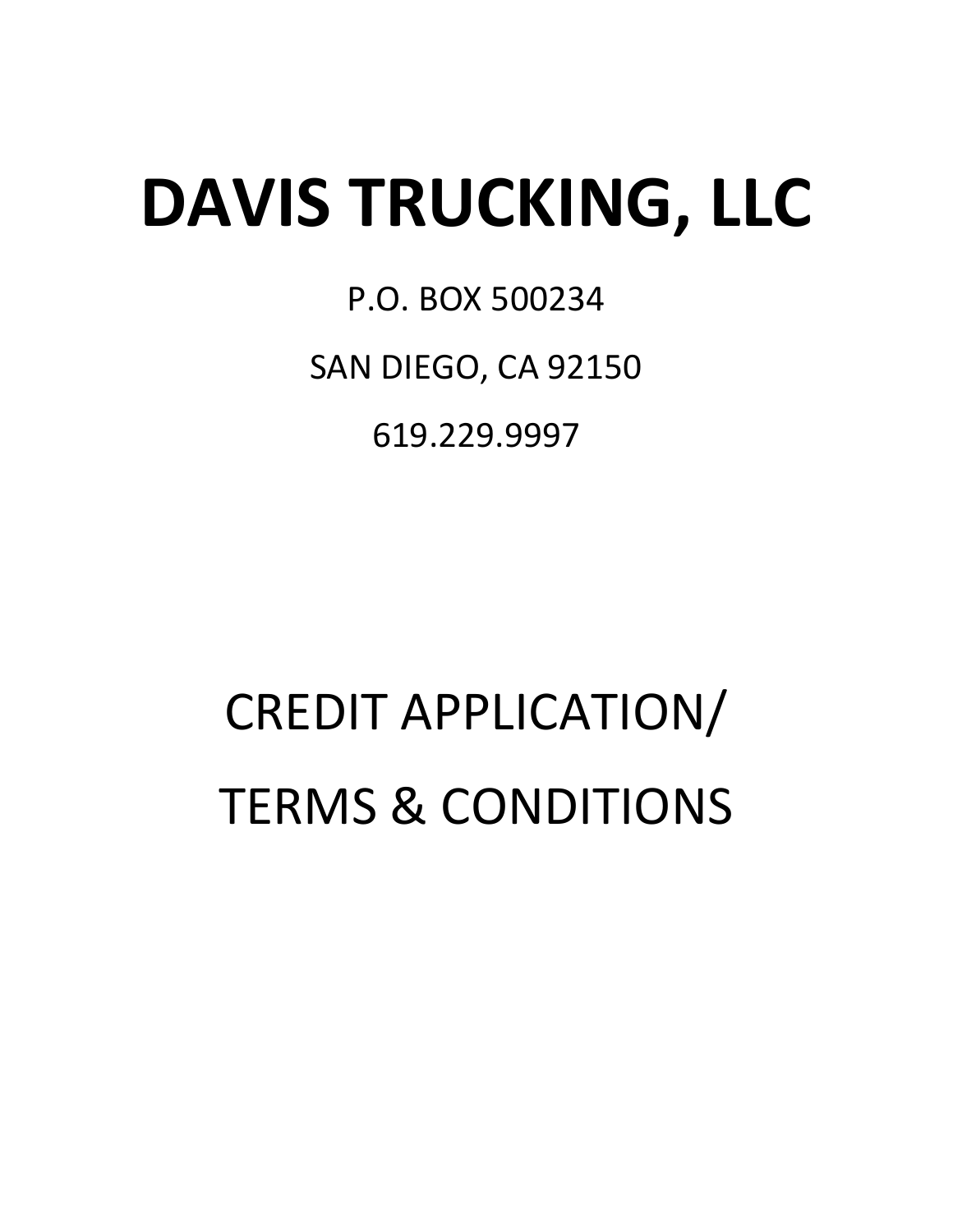#### TERMS AND CONDITIONS

- 1. In tendering this shipment, shipper agrees to the Conditions of Contract, which no agent or employee of the parties may alter, and that this Bill of Lading is NON-NEGOTIABLE and has been prepared by shipper or on shipper's behalf by DAVIS TRUCKING, LLC. It is mutually agreed that the conditions of carriage for this shipment are governed by DAVIS TRUCKING, LLC. tariffs, available for inspection at DAVIS TRUCKING, LLC. offices, and which hereby are incorporated into this contract.
- 2. Shipper warrants that this shipment is packed adequately to protect the shipment and ensure safe transportation with ordinary care and handling.
- 3. DAVIS TRUCKING, LLC. SHALL NOT BE LIABLE IN ANY EVENT FOR ANY SPECIAL, INCIDENTAL OR CONSEQUENTIAL DAMAGES; INCLUCING BUT NOT LIMITED TO LOSS OF PROFITS OR LOSS OF INCOME, WHETHER OR NOT DAVIS TRUCKING, LLC. HAS KNOWLEDGE THAT SUCH DAMAGE MIGHT BE INCURRED.
- 4. Due to the inherent nature of the freight business, DAVIS TRUCKING, LLC. does not GUARANTEE DELIVERY by stipulated date or a stipulated time, nor shall DAVIS TRUCKING, LLC. be liable for the consequences of failure to make timely delivery.
- 5. All claims (except overcharges) must be received in writing by DAVIS TRUCKING,LLC. within 30 days after DAVIS TRUCKING,LLC. accepted the shipment. Concealed loss/damage must be reported IN WRITING TO DAVIS TRUCKING,LLC. within 7 days after delivery or if perishables verbally within 24 hours, and with written follow-up within 48 hours after delivery. No claims will be paid until transportation charges have been paid. Claims may not be deducted from transportation charges. Legal action to enforce a claim must be brought within one year after the claim has been denied in writing by DAVIS TRUCKING,LLC. in whole or in part.
- 6. DAVIS TRUCKING,LLC. liability in the absence of a higher declared value for carriage, is limited to \$0.65 per pound per piece, but not more than \$50 per shipment whichever is higher. This limitation is subject to revision as published in DAVIS TRUCKING,LLC. governing tariffs in effect at the time of this shipment. Declared values for carriage shall be subject to an excess valuation charge.
- 7. DAVIS TRUCKING,LLC. shall not be liable for loss, damage or delay caused by Acts of God, terrorism, public authorities, strikes, labor disputes, weather, mechanical aircraft failures act or omissions of Customs or quarantine officials, or civil commotions.
- 8. Unless otherwise expressly provided in DAVIS TRUCKING,LLC. tariff is, and subject to any conditions or restrictions contained therein the following articles will not be accepted for carriage. Any shipment prohibited by law, bonds, coins of any kind, currency, furs, fur clothing, gems or stones (cut or uncut), industrial diamonds, gold or silver coined concentrates, jewelry(other than costume jewelry), money, pearls, precious metals, securities (negotiable), time-sensitive written material (e.g. bids, contract proposals when the declared value exceeds \$500, watches and parts thereof, and such other articles provided in DAVIS TRUCKING,LLC. Governing tariffs and service guide. These limitations are subject to revision as published in DAVIS TRUCKING,LLC. governing tariffs. DAVIS TRUCKING,LLC. shall not be liable for any loss, damage, delay, liabilities or penalties resulting from the transportation of any of the foregoing articles, however described or misdescribed in this Bill of Lading, and no employee or agent of DAVIS TRUCKING,LLC. has any authority to accept for transportation such articles or to waive the limitations herein contained. \*The maximum coverage for "loss" caused by or resulting from theft of Covered Property consisting of Alcoholic Beverages, Batteries, Cameras, Computer Chips, Drug Store Supplies, Electronic Equipment, Firearms, Ammunition, Furs, Fur Trimmed Garments, Jewelry, Leather, Meats, Seafood, Precious, Semi-Precious Stones, Metals, Rubber Tires, Shoes for Men, Women & Children, Textiles, Wearing Apparel, Tobacco Products, TV Sets, Radios, Stereo, Video Equipment & Watchers is \$5,000 or Five (5)%, WHICHEVER is LESS, of the limit of insurance applicable to the vehicle from which the Covered Property was stolen, whether or not a higher declared value was stated or paid.

Initial here\_\_\_\_\_\_\_\_\_\_\_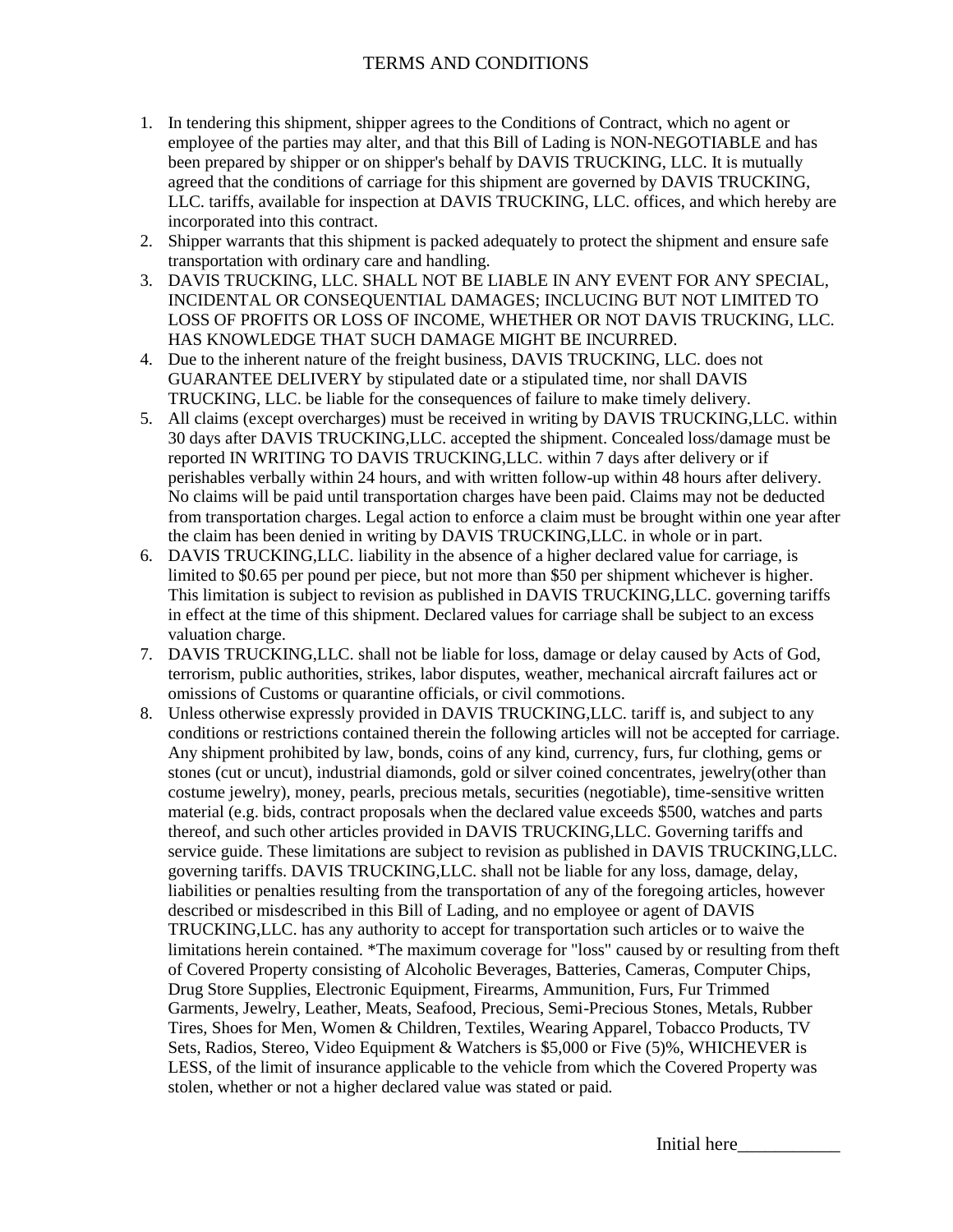- 9. Rates and charges for this shipment will be based on actual or dimensional weight, whichever is greater.
- 10. If dimensional weight applies under tariff rule, show dimensions in inches on Bill of Landing, thus: LENGTH x WIDTH x HEIGHT/250.
- 11. If this is an international shipment (except Canada destined shipments), liability rules under the Warsaw Convention shall apply and DAVIS TRUCKING,LLC accepts this Bill of Lading as a shipper's Letter Instruction with authorization to prepare and sign on shipper's behalf an international air waybill. For international shipments, DAVIS TRUCKING,LLC reserves the option to act as agent of the shipper, instead of as carrier, in which event the direct carrier's tariffs shall apply to this shipment.
- 12. The shipper, consignee and owner of the goods are jointly and severally liable for the payment of and shall indemnify the carrier against all unpaid transportation charges, advances and disbursement of the carrier, said indemnification to include all collection and legal expenses including attorney fees which carrier may incur during the course of any collection action carrier may take to enforce collection of delinquent charges due carrier.
- 13. Invoices are due in full within 30 days. Past due invoices, thirty (30) days old, will be charged 1 1/2% service fee per month or maximum amount allowable by law. A ten dollar (\$10.00) minimum late charge may apply.
- 14. For any questions regarding this Bill of Lading contact DAVIS TRUCKING, LLC. 619-229- 9997.
- 15. Davis shall have the right to (a) substitute alternate carriers or other means of transportation and (b) select the routing or deviate from that shown on the face hereof.
- 16. Forum, Jurisdiction and venue shall be exclusively in San Diego County, California, for all proceedings.
- 17. Davis Trucking, LLC shall have a lien on all shipments in its possession, whether actual or constructive, tendered to it by the shipper for any and all amounts due it by the shipper. This shall be a general lien on all shipments in its possession tendered by the shipper, and not limited to a specific lien on shipments for which charges are due. Enforcement of liens may be on any commercially reasonable terms.

#### 18. **LIABILITY FOR FREIGHT CHARGES**

Subject to its sole discretion, Davis Trucking, LLC shall extend credit to qualified customers and may by agreement initially bill an intermediary, the named consignor, or the named consignee in the air waybill or bill of lading or Bill of Lading. All freight charges shall be paid within 30 days of invoice without offset. Invoices not paid within 30 days shall be subject to interest at the rate of 1 ½% per month until paid. If collection efforts are required by Davis Trucking, LLC to collect any amount due, collection fees at the rate of 25% or \$300, whichever is greater, shall apply.

- 19. **Payment Terms:** Due in full within 30 days of invoice date.
- 20. **Disputes:** Disputes must be brought to Davis Trucking's attention within 14 days of receiving invoice and are not an excuse for non-payment. All disputes should be cleared up within 14 days.

#### 21. **Collection Policies:**

- At 30 days past due-1 ½% PER MONTH service fee will be added to invoice amount.
- At 60 days past due-Suspend Services

• At 90 days past due-Sent to Collections and reported to all Credit Reporting Bureaus including Dunn & Bradstreet, Trans Union, TRW, and Equifax.

22. A surcharge fee will be added to the invoice total, if paid by credit card.

"Thank You!" for doing business with Davis Trucking and we look forward to supporting you and your business into the future.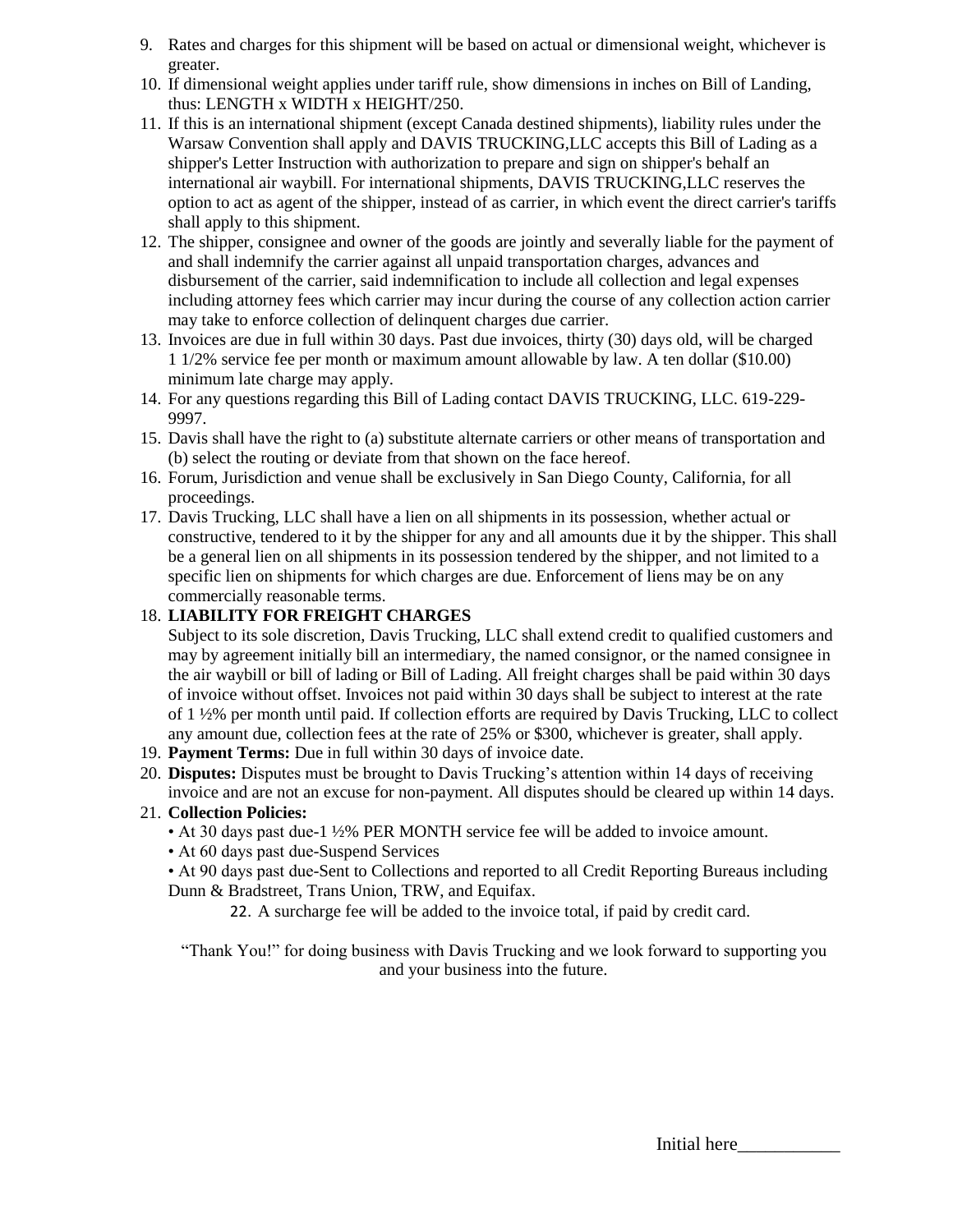# CREDIT APPLICATION

# **1. COMPANY INFORMATION**

| Full Legal Name/Business<br>Entity:                                                                                             | Phone Number: |            | Fax Number: |  |
|---------------------------------------------------------------------------------------------------------------------------------|---------------|------------|-------------|--|
| Doing Business As (DBA):                                                                                                        |               |            |             |  |
| Address/City/State/Zip:                                                                                                         |               |            |             |  |
| Company Type (Circle One):                                                                                                      |               |            |             |  |
| Proprietorship<br>Corporation                                                                                                   | Partnership   | Franchisee |             |  |
|                                                                                                                                 |               |            |             |  |
| Controller' Name<br><b>Accounts Payable</b>                                                                                     |               |            |             |  |
| <b>Contact</b>                                                                                                                  |               |            |             |  |
| Address<br><u> 1980 - Johann Barn, mars eta bainar eta bainar eta baina eta baina eta baina eta baina eta baina eta baina e</u> |               |            | Email       |  |
|                                                                                                                                 |               |            |             |  |

# **2. BUSINESS CREDIT INFORMATION**

| Federal Tax I.D.          | Incorporated in what state? | $ D \& B$ Account #:   |
|---------------------------|-----------------------------|------------------------|
|                           |                             |                        |
| Year Business Established | At Present Location Since:  | Credit Line Requested: |

### **3. BANK REFERENCES**

| <b>Bank Name:</b> | Account #:      | Contact: |
|-------------------|-----------------|----------|
| Address:          | City/State/Zip: | lPhone:  |
| Bank Name:        | ∣Account #:     | Contact: |
| Address:          | City/State/Zip: | Phone:   |

Initial here\_\_\_\_\_\_\_\_\_\_\_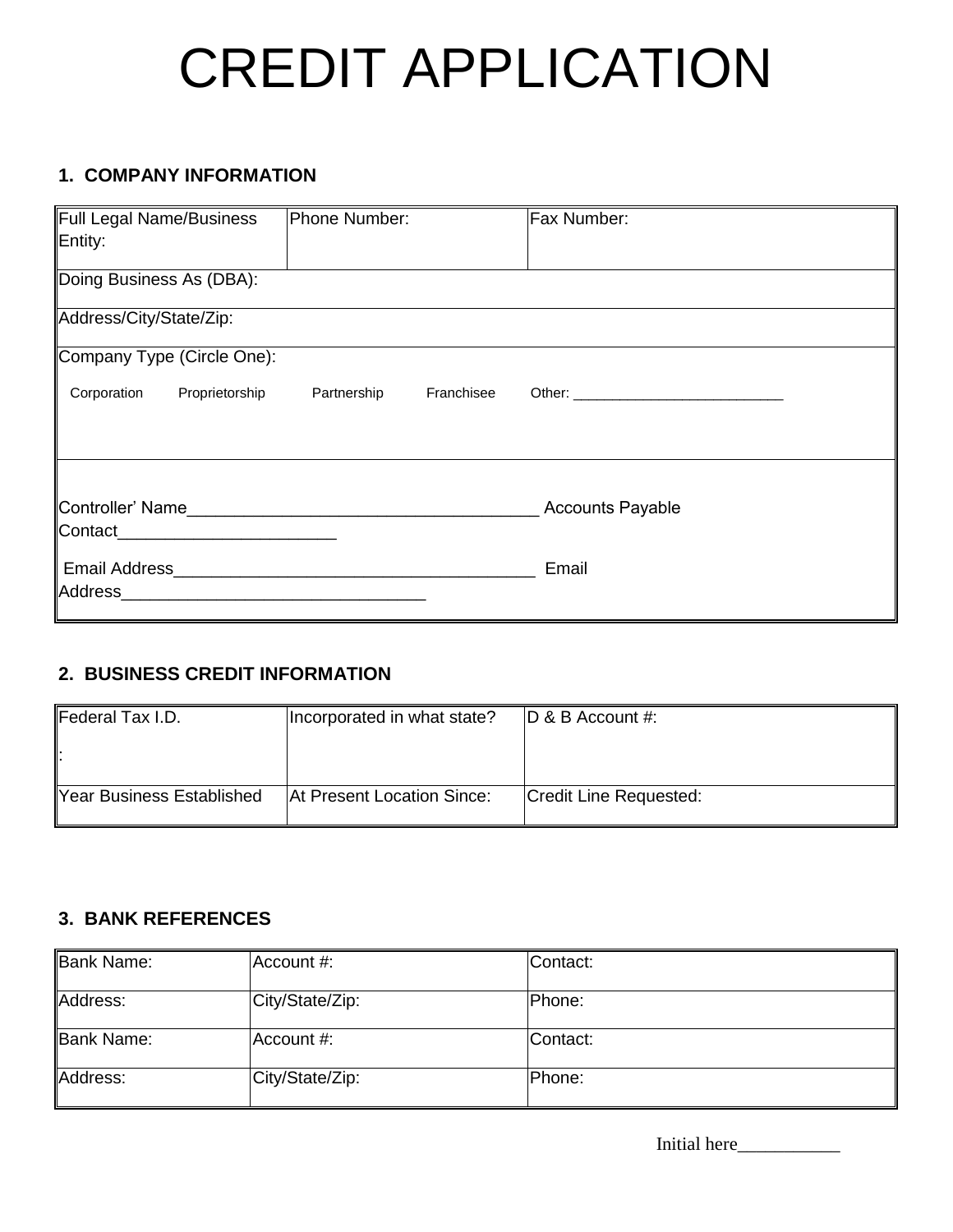### **4. CREDIT REFERENCES**

.

| Company Name: | Account #/Contact: | Phone: |  |
|---------------|--------------------|--------|--|
| Address:      | City/State/Zip:    | Fax:   |  |
| Company Name: | Account #/Contact: | Phone: |  |
| Address:      | City/State/Zip:    | Fax:   |  |
| Company Name: | Account #/Contact: | Phone: |  |
| Address:      | City/State/Zip:    | Fax:   |  |

### **5. AUTHORIZATION**

By signing this application, I authorize Davis Trucking, LLC or its agent to investigate my personal credit and financial records including my banking records. As part of such investigation, I authorize Davis Trucking, LLC to request and obtain consumer credit reports on me in connection with the opening, monitoring, renewal and extension of this and other accounts with Davis Trucking, LLC and the marketing of other products and services to me and my business by Davis Trucking, LLC. I further authorize Davis Trucking, LLC to share the information received from my consumer credit reports with Davis Trucking, LLC's parent, subsidiaries and affiliates. If I request, you will tell me whether my consumer credit report was requested and, if so, the name and address of the consumer credit reporting agency that furnished the report.

#### If multiple owners, each owner must authorize

| Owner's First         | Initial: | Last Name: |                    |
|-----------------------|----------|------------|--------------------|
| Name:                 |          |            |                    |
|                       |          |            |                    |
| Home Address:         |          |            | Home Phone Number: |
|                       |          |            | Email:             |
| City/State/Zip:       |          |            |                    |
| Authorized Signature: |          |            | Date:              |

| Initial here |  |
|--------------|--|
|--------------|--|